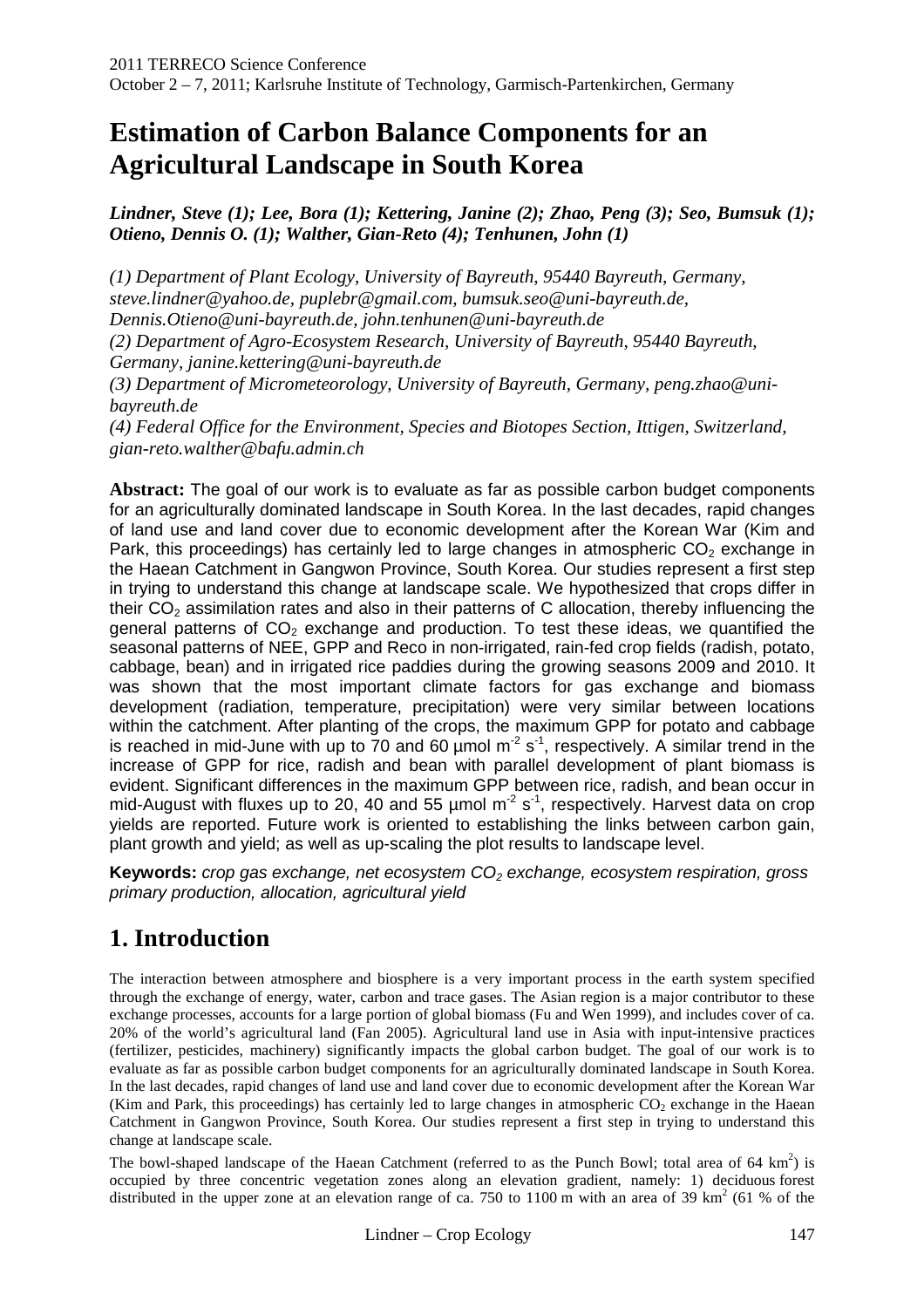October 2 – 7, 2011; Karlsruhe Institute of Technology, Garmisch-Partenkirchen, Germany

surface area), 2) dry farm fields, primarily growing summer vegetables, orchards and ginseng (elevation range from ca. 500 to 750 m, covering  $17 \text{ km}^2$ , constituting 27 % of the surface area), and 3) rice paddies, which are found in the catchment basin (area of  $5.07 \text{ km}^2$ , which is 8 % of the surface area).

Characterizing  $CO<sub>2</sub>$  exchange between the land surface and the atmosphere in each of these zones is important in order to discern their roles in atmospheric carbon (C) fluxes, estimate net uptake and storage of C as well the conversion of fixed carbon to usable agricultural yields and forest products. Eddy covariance studies comparing CO<sub>2</sub> exchange of oak dominated deciduous forest and a mixed cropland in Korea have shown that controls on annual carbon balance components (NEE, GPP, Reco) differ (Kwon et al. 2010). Especially during the summer season, radiation decreases during the monsoon season and loss of leaves due to storm damage reduce C uptake by the forests. On the other hand, management, which modifies the land surface mosaic, and aspects of crop phenology (i.e., growth, maturation and senescence) determine carbon exchange in croplands. These latter characteristics are also those which are determining for agricultural yields and export of carbon from the landscape.

While eddy covariance studies of carbon exchange of a mixed cropland with a double cropping system in Haenam have illustrated the importance of understanding crop phenology(Kwon et al. 2010), the understanding of carbon fluxes and linking of carbon uptake to plant growth and agricultural yields at landscape scale is much more complex, especially since the production phase of crops is overlapping. In this case, information on the response of individual landscape elements is needed. Our study focuses on providing such information for the major annual crops found growing together in the landscape of Haean Catchment.

We hypothesized that crops differ in their  $CO<sub>2</sub>$  assimilation rates and also in their patterns of C allocation, thereby influencing the general patterns of  $CO<sub>2</sub>$  exchange and production. Further, that the  $CO<sub>2</sub>$  exchange, nutrient dynamics and biomass production of the crops must be understood in terms of species-specific responses to prevailing microclimatic conditions. To test these ideas, we quantified the seasonal patterns of NEE, GPP and Reco in non-irrigated, rain-fed crop fields (radish, potato, cabbage, bean) and in irrigated rice paddies during the growing seasons 2009 and 2010.

# **2. Materials and Methods**

### **2.1 Site description**

The study area for the measurements was the Haean Basin which is located north-east of the city of Chuncheon in Yanggu County between longitude 128° 5' to 128° 11' E and latitude 38° 13' to 38° 20' N with a range in altitude from ca. 500 m to 1100 m. Average precipitation is estimated at 1200 mm with 50 % falling during the summer monsoon (see also Tenhunen – TERRECO Geographical Setting in this proceedings). One field for each crop, including cabbage, radish, potato, rice and bean, was chosen for gas exchange studies. Management was according to local practices. The local farmers carried out tillage of the fields before planting, fertilization, planting, irrigation of the rice paddy and harvests.

### **2.2 Microclimate**

Weather conditions were continuously recorded at meteorological stations set up near the field site (WS-GP1 Delta-T Devices, Cambridge, UK), including precipitation, global radiation, air humidity and temperature (data logged every 30 min). Air (at 50 cm above the ground surface) and soil (at -10 cm) temperatures inside and outside of the  $CO<sub>2</sub>$  chambers (as described below) were monitored during measurements and data were logged at the onset and end of every round of NEE measurement on each plot. Similarly, light levels within the chamber were monitored using a quantum sensor (LI-190, Li-Cor, USA) and data were logged every 15 s.

# **2.3 CO2 Exchange Measurements**

Field measurements of ecosystem  $CO<sub>2</sub>$  exchange were conducted at least once in a month between June and October 2009. A set of five soil frames were inserted into the soil, three including crops and two with bare soil. Each frame represents a measurement plot and was studied during a campaign around midday (10h-14h). Daily courses of the ecosystem  $CO<sub>2</sub>$  exchange were derived from measurements in 2010 with at least 3 campaigns during the growing season. The one-day campaign was conducted between 9 a.m. and 6 p.m. for each crop.

During each monthly measurement campaign, net ecosystem exchange (NEE) and ecosystem respiration (Reco) were sequentially observed with a systematic rotation over all plots using manually operated, closed gas exchange chambers, modified from the description given by Droesler (2005), Wohlfahrt and others (2005), and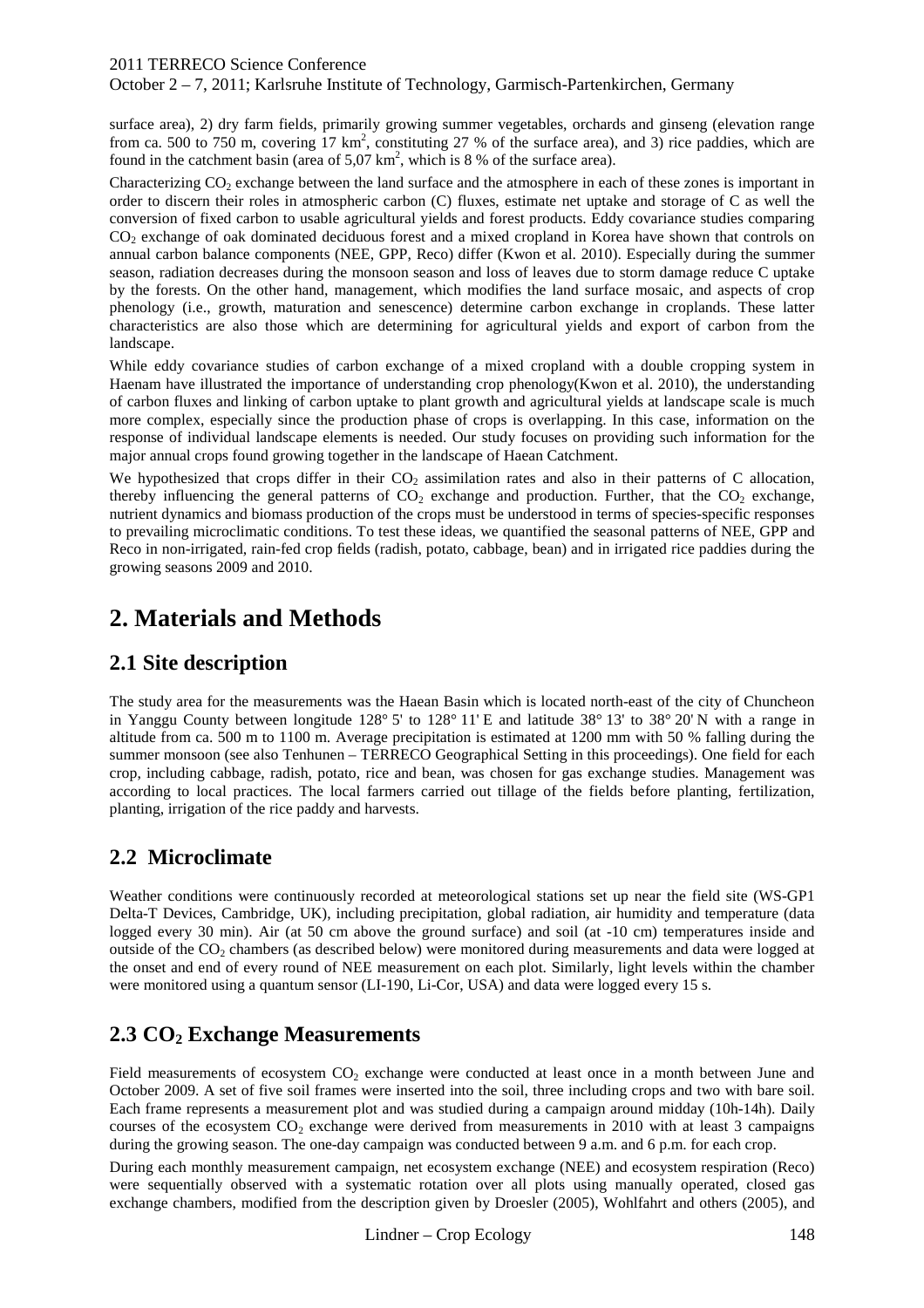October 2 – 7, 2011; Karlsruhe Institute of Technology, Garmisch-Partenkirchen, Germany

Li and others (2008a,b) as used in central European bogs and alpine grasslands. The 38 x 38 x 54 cm<sup>3</sup> chambers of our system were constructed of transparent plexiglass (3 mm XT type 20070; light transmission 95%). Dark chambers, for measuring ecosystem respiration, were constructed of opaque PVC and covered with an opaque insulation layer and with reflective aluminum foil. Using extension bases, chamber height was adjusted to the canopy height. Chambers were placed on the plastic frames that were inserted 7 cm into the ground. They were sealed to the chamber with a flexible rubber gasket and the chamber firmly secured using elastic cords fastened onto the ground from two sides. Increased air pressure in the chamber was avoided by a 12 mm opening at the top of the chamber, which was closed after the chamber had been placed onto the frame and before any records were taken. Circulation of air within the chamber was provided by three fans yielding a wind speed of  $1.5 \text{ m s}^{-1}$ . Change in chamber  $CO<sub>2</sub>$  concentration over time was assessed with a portable, battery operated IRGA (Li-Cor 820).

Measurements were carried out in most cases within 3–5 min of placing the chamber on the frames. Once steady state was attained, data were logged every 15 s for 2 min and  $CO<sub>2</sub>$  fluxes were calculated from a linear regression describing the time dependent change in  $CO<sub>2</sub>$  concentration within the chamber. Influence of the  $CO<sub>2</sub>$ concentration change on plant physiological response was ignored. By mounting frozen ice packs inside and at the back of the chamber in the airflow, temperature during measurements could be maintained within 1°C relative to ambient.

Cooperative studies with measurements of the  $CO<sub>2</sub>$  flux, sensible and latent heat fluxes were conducted in 2010 with the eddy covariance technique from May  $12<sup>th</sup>$  to November  $8<sup>th</sup>$  in a dry farm land planted with potatoes and an irrigated rice paddy (see Zhao – Eddy Covariance in Haean in this proceedings). The instruments were moved between the two sites every 2 weeks and biomass was sampled every two weeks. In parallel, chamber measurements were carried out for comparison.

### **2.4 Biomass Allocation and C/N Ratio in Plant Materials**

After the end of each gas exchange campaign, the biomass in each plot was harvested, and separated into leaves, stems, roots, and reproductive parts. The area determination of the leaves was conducted with a leaf area meter (LI-3000c, Li-Cor, USA). Plot biomass was then oven dried at 80°C until a constant weight was reached (minimum 48h). Soil samples were taken from each plot to determine the moisture content as calculated from the sample weight before and after drying for 2 days (80°C). Fine powdered soil from each plot was analyzed for the carbon and nitrogen content using the Nitrogen Analyzer 1500 (Carlo Erba Instruments, Milan, Italy)

In the catchment, 32 fields were chosen for biomass sampling of a square meter ground area (3 replicates per field) during the local harvesting period at the end of the growing season 2009. The fields were distributed throughout the catchment, and the harvest of the crops included rice, radish, bean, potato and cabbage. The plant material was divided into plant parts and the fresh weight was determined. Sub-samples were used to obtain dry to fresh weight ratios, and used to measure carbon and nitrogen content.

# **3. Results**

The total area of arable land was  $17.2 \text{ km}^2$  in 2009 and covered around 27 % of the total land surface in the Haean Catchment (in total ca. 64  $km<sup>2</sup>$ ). The rice paddies covered around 30% of the cultivated land, whereas the four most important annual dry-land crops (radish, bean, potato, cabbage) account for approx. 52% of the cropped area (Yanggu County Office 2010). The area of land use and the percentage of cover per crop for the Haean Catchment in 2009 is shown in Table 1.

| Table 1. Land use 2009 in Haean, area and percentage of cultivated land for each crop (Yanggu County Office 2010) |  |  |
|-------------------------------------------------------------------------------------------------------------------|--|--|
|                                                                                                                   |  |  |

| 2009          | [ha]   | [%]  |
|---------------|--------|------|
| Total         | 1720,1 | 100  |
| Rice          | 507,0  | 29,5 |
| Radish        | 415,8  | 24,2 |
| Bean          | 219,9  | 12,8 |
| Potato        | 175,0  | 10,2 |
| Ginseng       | 129,0  | 7,5  |
| <b>Others</b> | 112,6  | 6,5  |
| Orchard       | 82,0   | 4,8  |
| Cabbage       | 78.8   | 4,6  |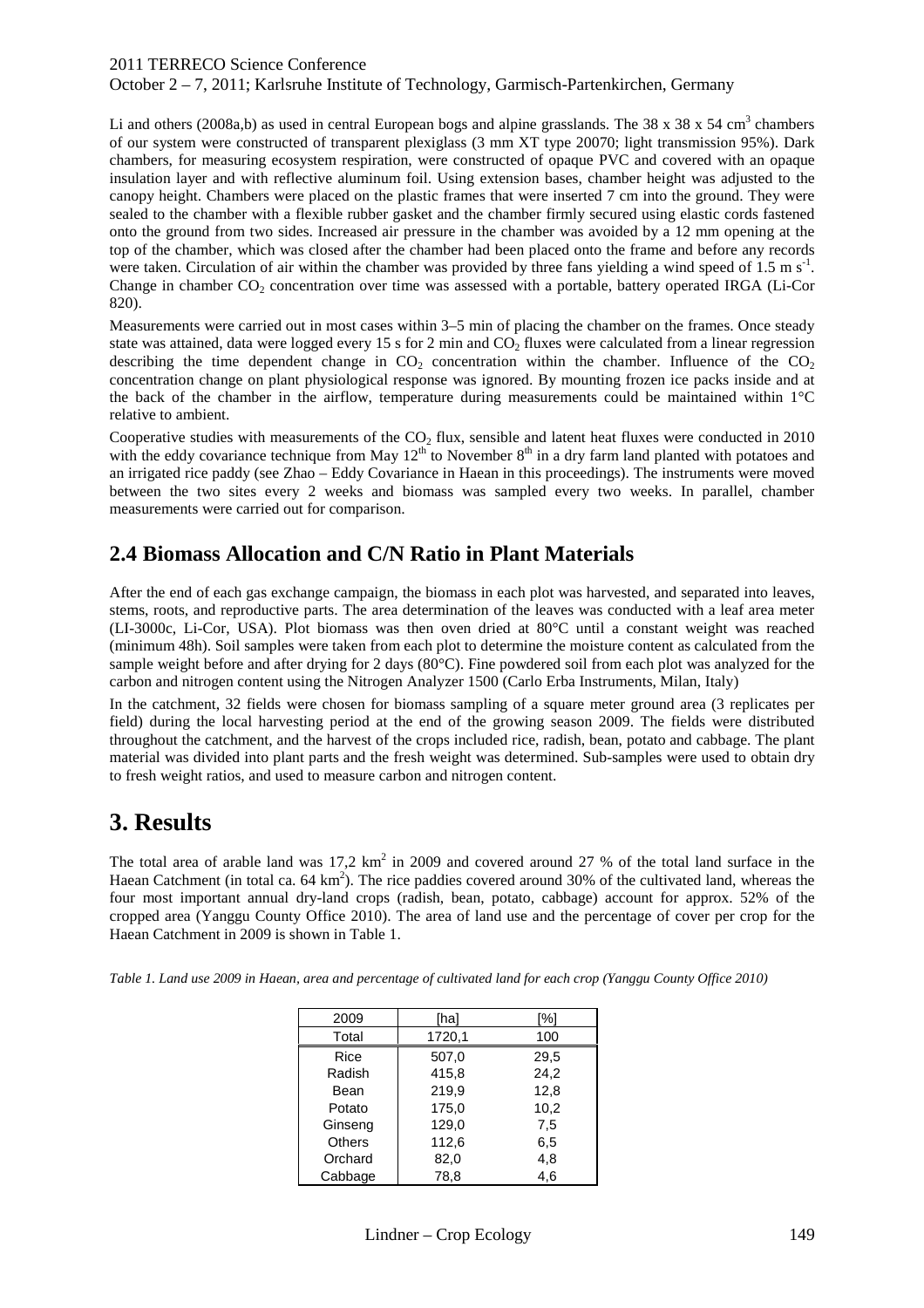October 2 – 7, 2011; Karlsruhe Institute of Technology, Garmisch-Partenkirchen, Germany

The solar radiation recorded at two weather station (WS 6 located in rice paddies in the basin & WS 8 in the dry field zone on an east-facing slope), showed only minor differences from July to December 2009 (Figure 1). Similar results are found for the course of minimum and maximum temperature at both locations (Figure 2) as well as precipitation and vapour pressure deficit (data not shown). A temperature decrease with elevation (TLR, temperature lapse rate) of around 0,5 °C per 100 m has been described by Choi et al. (see Lapse Rate in this proceedings).

Thus, we may assume in the first approximation within the agricultural zones, all crops develop under essentially the same conditions. However, this analysis is not so far adequate to eliminate all possibilities of slope and exposure effects Additionally, inter-annual variations in radiation, temperature and precipitation have significant effects on plant development and carbon exchange. Climate conditions during 2009 and 2010 were in fact very different and remain to be analyzed.



*Figure 1. Daily max solar radiation of two weather stations installed at the Haean catchment during the growing season 2009* 



*Figure 2. Daily minimum and maximum air temperature of weather station six and eight installed at the Haean catchment during the growing season 2009* 

The planting and harvest dates for rice and the most important annual dry-land crops are summarized in Figure 3. After application of the basal fertilization (detailed information's are given in Kettering – N Budget in this proceedings), the farmers plant seed potatoes at the end of April. With increases in radiation and temperature before the monsoon period in June and July (cf. Shope et al. 2010), the cropping conditions for bean, cabbage, radish and rice are favorable, with planting beginning in mid-May. The maturity of cabbage and radish is reached after ca. 2.5 month and the harvest of cabbage, radish, potato starts in August. The longest growing periods are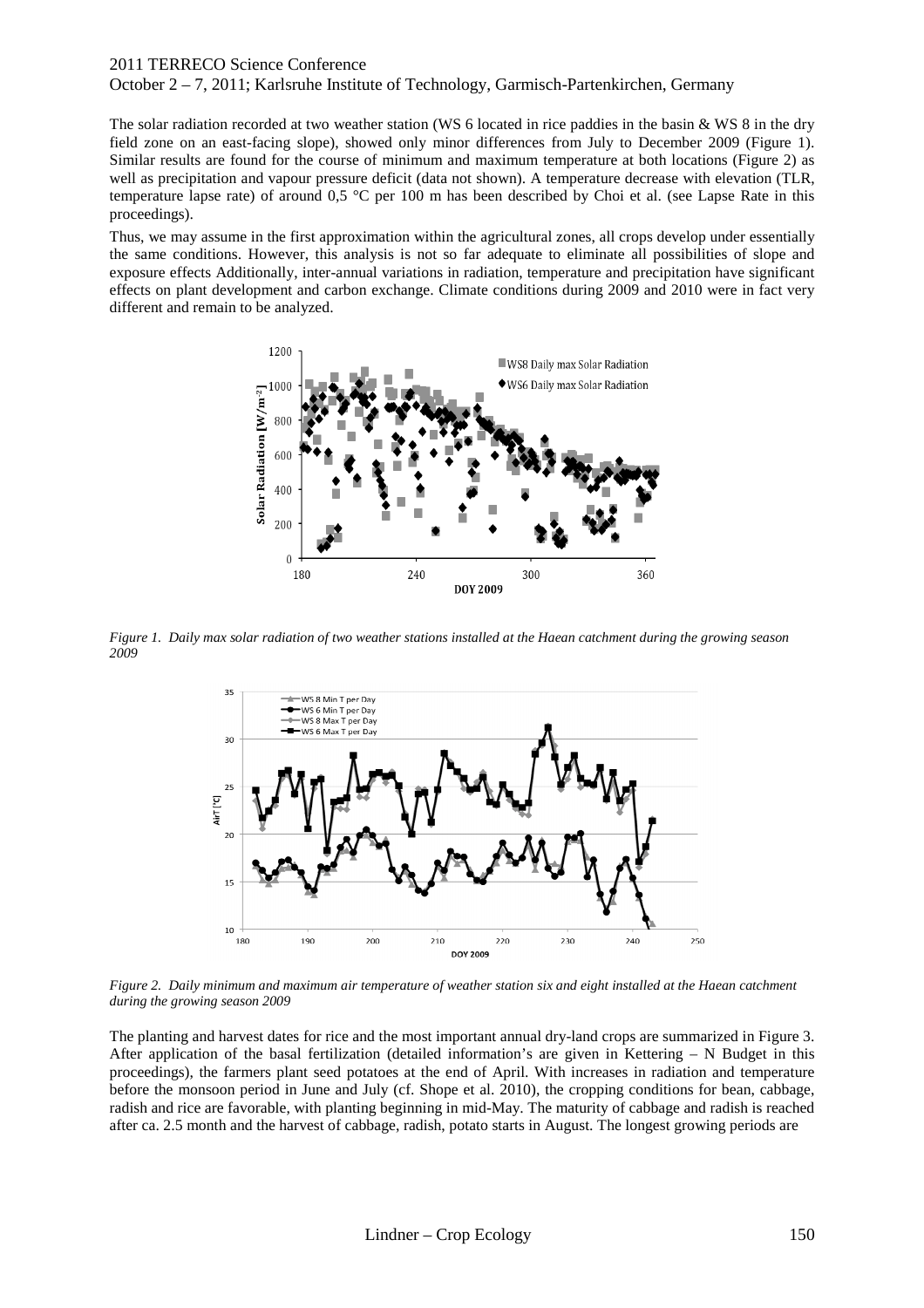October 2 – 7, 2011; Karlsruhe Institute of Technology, Garmisch-Partenkirchen, Germany



*Figure 3. Planting and harvest days of bean, cabbage, potato, radish and rice in 2009* 

for beans and rice with 5.5 months of vegetative development, and harvests in mid-October.

Figure 4 presents the seasonal variations in net ecosystem exchange and ecosystem respiration in 2009 with the highest Reco for potato in June ( $\sim 25 \mu$ mol m<sup>-2</sup> s<sup>-1</sup>), cabbage in early June ( $\sim 50 \mu$ mol m<sup>-2</sup> s<sup>-1</sup>), bean in August (~58 µmol m<sup>-2</sup> s<sup>-I</sup>) and radish in September (~50 µmol m<sup>-2</sup> s<sup>-1</sup>). The ecosystem respiration in the rice paddies was minor due to waterlogged conditions of the soil during the measurements (up to 5 umol m<sup>-2</sup> s<sup>-1</sup>). The NEE for bean, rice, cabbage and potato was negative (net  $CO<sub>2</sub>$  uptake) during the growth period with highest values for cabbage and potato in June of around - 40 and - 100  $\mu$ mol m<sup>-2</sup> s<sup>-1</sup>, respectively.

The seasonal course of the maximum gross primary production (GPP) derived from the  $CO<sub>2</sub>$  chamber measurements is shown for rice, cabbage, potato, bean and radish in Figure 5. The GPP is calculated from the net ecosystem exchange (NEE) and the ecosystem respiration (Reco) during each measurement campaign. After planting of the crops, the maximum GPP for potato and cabbage is reached in mid-June with up to 70 and 60  $\mu$ mol m<sup>-2</sup> s<sup>-1</sup>, respectively. A similar trend in the increase of GPP for rice, radish and bean with parallel development of plant biomass is evident. Significant differences in the maximum GPP between rice, radish, and bean occur in mid-August with fluxes up to 20, 40 and 55 µmol m<sup>-2</sup> s<sup>-1</sup>, respectively. A decrease of the maximum GPP after reaching maturity is found for potato and radish early in the growing season (mid-June), and for rice, radish and bean in August.

Two types of typical farmlands were chosen to apply eddy-covariance technique (results shown in Figure 6), including a dry farm land planted with potatoes and an irrigated rice paddy. Preliminary results showed in general larger values of NEE measured by eddy-covariance technique than by chamber measurements, which may depend on site differences. The patterns in seasonal changes in NEE agree with the chamber-based observations.

Seasonal pattern of biomass development of the crops was up-scaled from the  $CO<sub>2</sub>$  measurement plots to a square meter ground area and tabulated (Table 2). Yield values of radish root was  $9.5 \text{ kg/m}^2$ , cabbage leaves 22.9 kg/ m<sup>-2</sup>, potato tuber 5.7 kg/ m<sup>-2</sup>, husked bean seeds 0.3 kg/ m<sup>-2</sup> and husked rice seeds 1.8 kg/m<sup>-2</sup>.

The results of the crop yield in 2009 measured at harvest is given in Table 3. These are the statistical means for crop yield in the catchment. Radish root reached in 2009 a statistical weight of 9.9 kg/ m<sup>-2</sup>, cabbage leaves 8.4 kg/ m<sup>-2</sup>, potato tuber 4.4 kg/ m<sup>-2</sup>, husked bean seeds 2.1 kg/ m<sup>-2</sup> and husked rice seeds 1.2 kg/ m<sup>-2</sup>.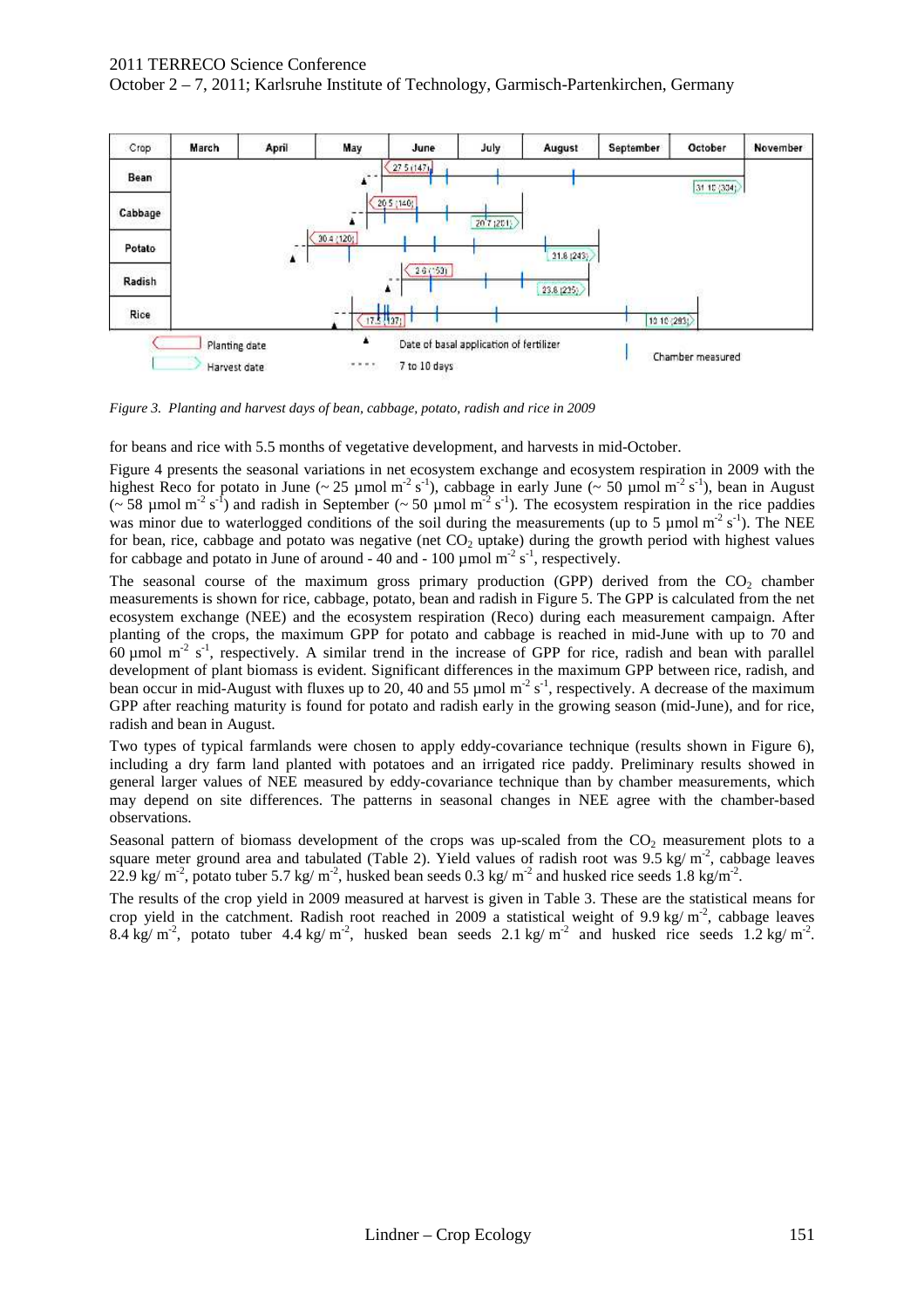

*Figure 4. Seasonal variations in maximum ecosystem respiration and net ecosystem exchange in 2009 for rice, potato, cabbage, radish and bean determined from midday flux measurements* 



*Figure 5. Seasonal variations in maximum gross primary production in 2009 for rice, potato, cabbage, radish and bean determined from midday flux measurements*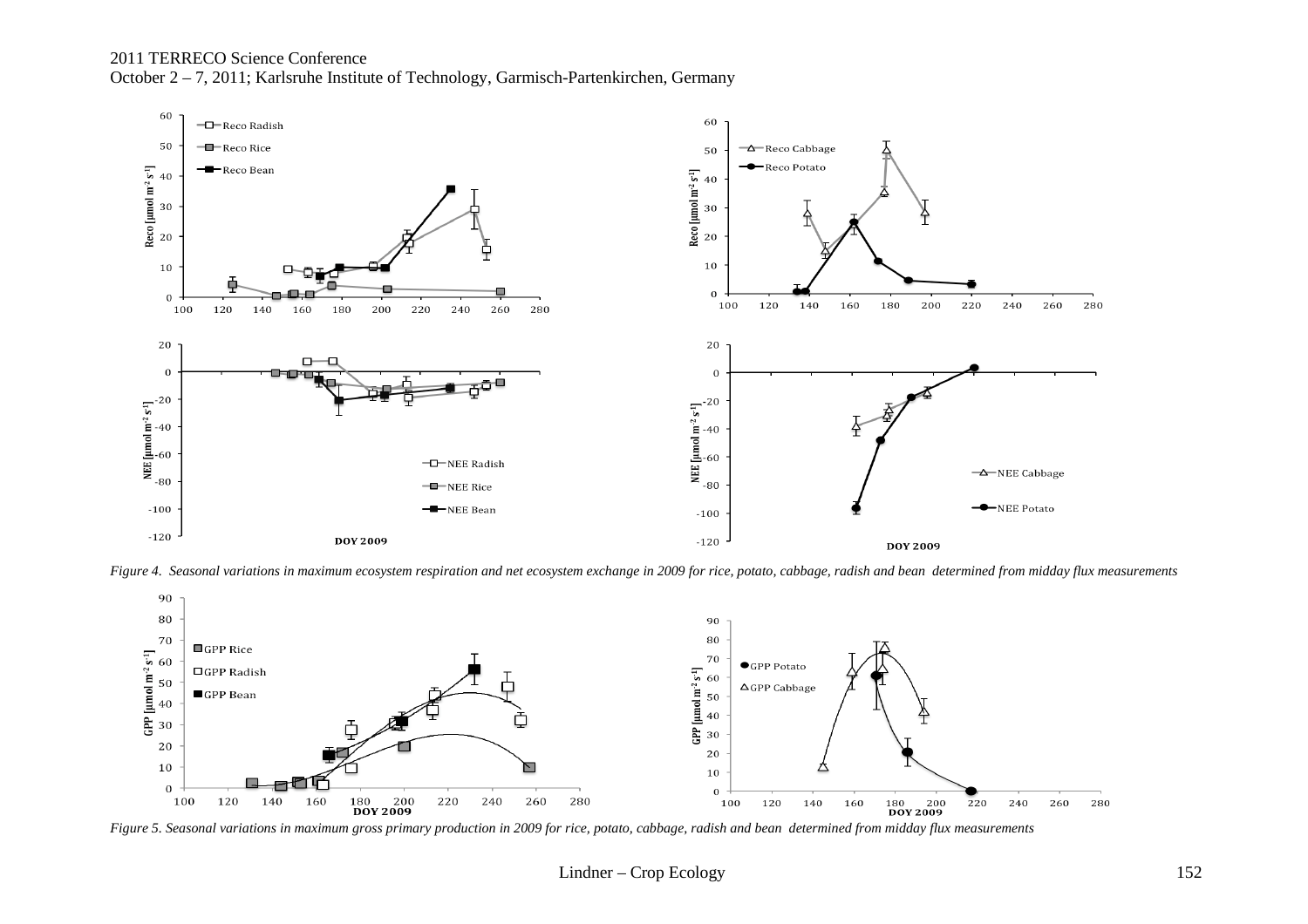October 2 – 7, 2011; Karlsruhe Institute of Technology, Garmisch-Partenkirchen, Germany

*Table 2. Seasonal variation in fresh weight biomass for radish, cabbage, potato, bean and rice, up scaled from CO<sup>2</sup> measurement plots; thick formatted characters are crop yield at the end of the season 2009.* 

| Radish     | Fresh weight $[kg/m^2]$           | Fresh weight [ $kg/m2$ ]          |                         |
|------------|-----------------------------------|-----------------------------------|-------------------------|
| <b>DOY</b> | Green+Stem                        | Root                              |                         |
| 163        | 0,01                              | 0,0019                            |                         |
| 176        | 0,06                              | 0,0034                            |                         |
| 196        | 1,35                              | 1,0397                            |                         |
| 213        | 2,19                              | 8,8605                            |                         |
| 247        | 2,31                              | 8,5035                            |                         |
| 253        | 1,43                              | 9,5378                            |                         |
| Cabbage    | Fresh weight $[kg/m^2]$           | Fresh weight $[kg/m^2]$           |                         |
| <b>DOY</b> | Green+Yellow+Stem                 | Root                              |                         |
| 148        | 0.08                              | 0,0041                            |                         |
| 162        | 1,22                              | 0,0222                            |                         |
| 177        | 6,51                              | 0,1236                            |                         |
| 197        | 22,90                             | 0,2184                            |                         |
| Potato     | Fresh weight [kg/m <sup>2</sup> ] | Fresh weight [ $kg/m2$ ]          | Fresh weight $[kg/m^2]$ |
| <b>DOY</b> | Green+Stem                        | Root                              | Seed                    |
| 138        |                                   | 0.0085                            |                         |
| 159        | 0,79                              | 0,1334                            | 0,3500                  |
| 174        | 0,94                              | 0.0657                            | 1,4362                  |
| 189        | 1,03                              | 0,1159                            | 3,0013                  |
| 220        |                                   |                                   | 5,6840                  |
| Bean       | Fresh weight $[kg/m2]$            | Fresh weight $[kg/m^2]$           | Fresh weight $[kg/m^2]$ |
| <b>DOY</b> | Green+Stem                        | Root                              | Husked seed             |
| 169        | 0,08                              | 0,0224                            |                         |
| 179        | 0,17                              | 0,0293                            |                         |
| 202        | 0,96                              | 0,1082                            |                         |
| 235        | 1,87                              | 0,1743                            | 0,3419                  |
| Rice       | Fresh weight [kg/m <sup>2</sup> ] | Fresh weight [kg/m <sup>2</sup> ] | Fresh weight $[kg/m^2]$ |
| <b>DOY</b> | Green+Stem                        | Root                              | Husked seed             |
| 147        | 0,33                              | 0,22                              |                         |
| 155        | 0,23                              | 0,12                              |                         |
| 164        | 0,38                              | 0,25                              |                         |
| 175        | 1,24                              | 0,92                              |                         |
| 203        | 4,06                              | 3,03                              |                         |
| 260        | 3,39                              | 2,56                              | 1,81                    |

*Table 3. Crop yield and crop fresh weight biomass at harvest; rice and bean seeds are measured with husk. Yield is indicated in bold type*

|         | [kg/m <sup>2</sup> ] | [ $kg/m2$ ] | [kg/m <sup>2</sup> ] |
|---------|----------------------|-------------|----------------------|
|         | Green+Stem+Yellow    | Root        | Seed                 |
| Radish  | 1,38                 | 9,90        |                      |
| Cabbage | 8,39                 | 0,40        |                      |
| Potato  | 0,72                 | 0.08        | 4,44                 |
| Bean    | 3.67                 | 0.33        | 2,13                 |
| Rice    | 2,70                 | 1,09        | 1,20                 |